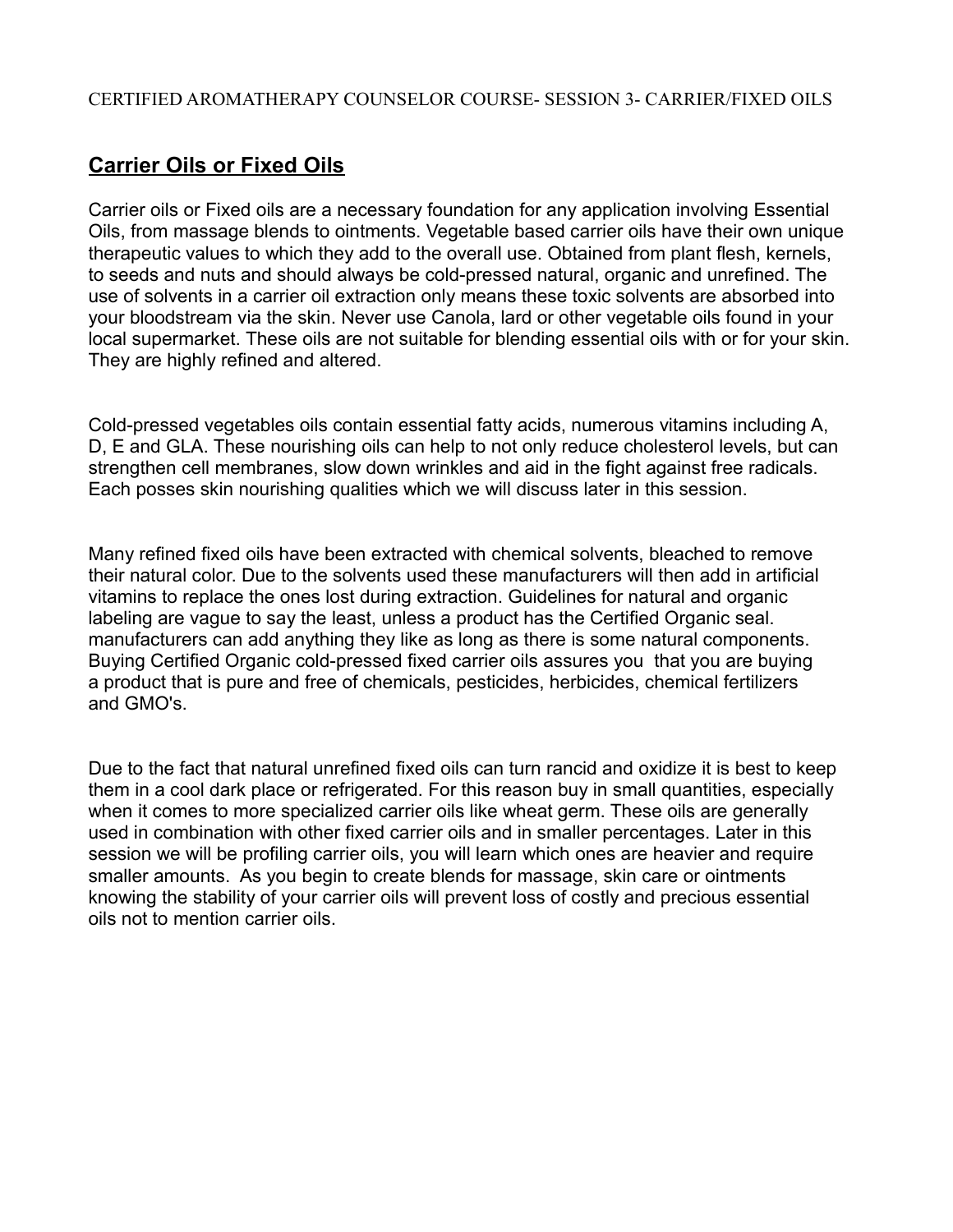## **Mineral Oil – Do Not Use In Massage Blends**



Never use Mineral oil or Petroleum!!!! These are not suitable for the human body or any blend you create, mineral oil comes from crude oil and is toxic to the system. Mineral oil can leach Vitamins A, D, E, K, & F from your body when absorbed and metabolized. These can cause skin reactions, clogged pores and increase the chance of a rash developing.

Many natural products today like Aveeno use petrolatum in their lotions and skin care line even though you can find this name brand in Health food stores. The use of mineral oil or petrolatum is a cheap inexpensive alternative to a healthier carrier oil. Mineral oils it the main ingredient in baby oil and lotions.

Let's look at some of the toxic effects of application of Mineral oil. Birth defects in children, testicular cancer in newborns, internal consumptions causes brain embolism and loss of vision just to name a few. With repeated contact to the skin the American Conference of Hygienists reports that it causes cancer. It is classified as carcinogenic and tumorogenic. The American Society of Pharmacists reports mineral oil coats the mucus of the small intestines and reduces absorption of vitamins. It is know as the common name Mineral Oil, Petrolatum, petroleum, propylene glycol with each being refined down from crude oil. Please read your labels and never use Mineral oil in you products to save money, in the long run you save nothing. Your health and the health of loved ones is the single most important factor for you consider.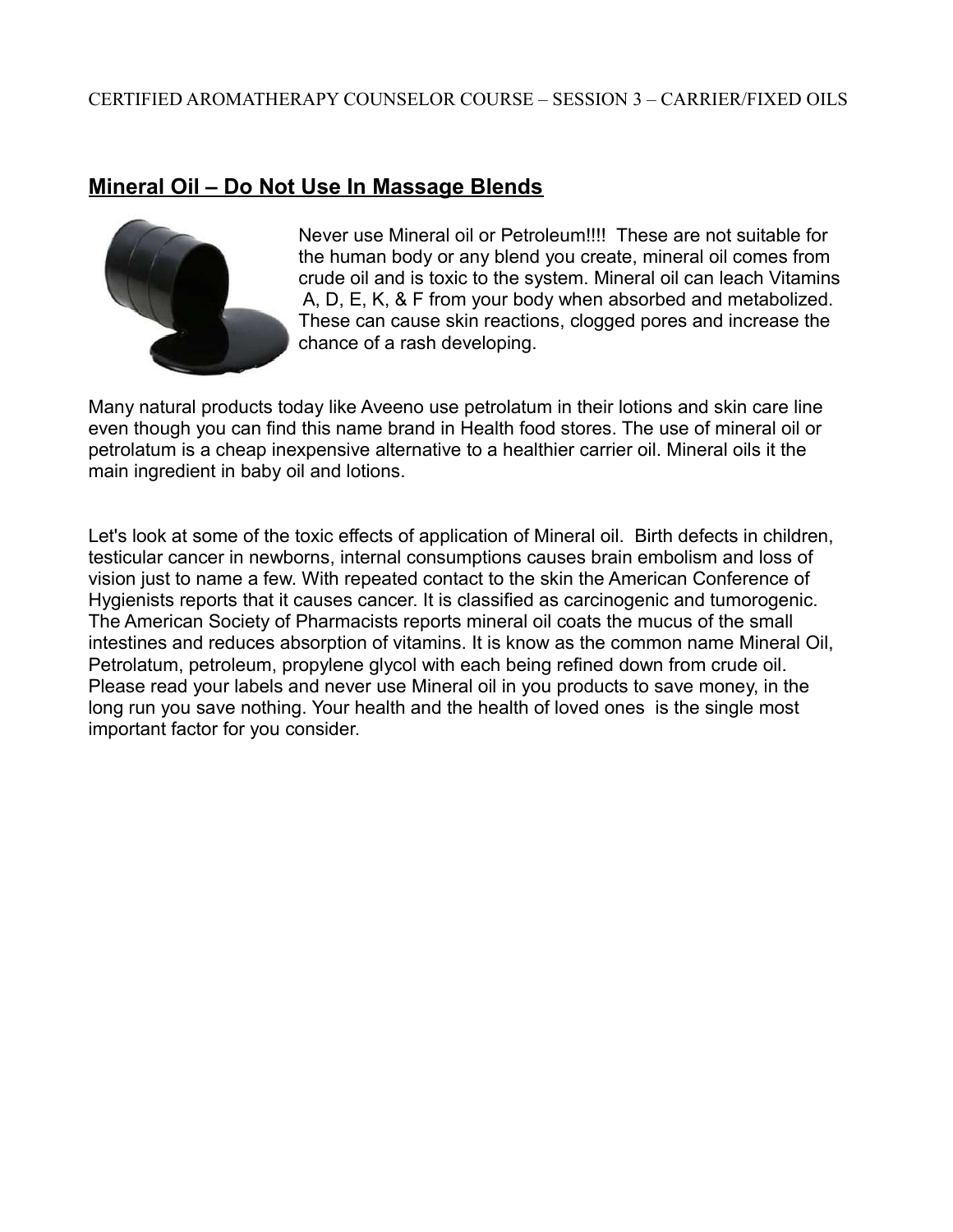## **Carrier Oil Profiles**

## **Sweet Almond**



Botanical Name: Prunus amygdalus var. dulcis **Extraction: Expressed from seeds** Aroma: Faint Color: Pale Yellow Viscosity: Light to moderately viscous Absorption: Oily, leaves a residue Constituents: Mainly oleic acid. Vitamins A, B1, B2, B6, D, E, rich in proteins, high percentage of mono & polyunsaturated fatty acids. Uses Nourishing and demulcent. Nearest to oil found naturally in

skin. Blending Essential oils, base for personal care, lotions, excellent for cradle cap, eye wrinkles. Can use alone. Storage: Cool temperature away from light. Stable when cold-pressed.

## **Aloe Vera Oil – Not Gel**



Botanical Name: Aloe barbadensis Extraction: Pressed leaf Aroma: Light Color: Clear green Viscosity: Light consistency up to 20% in a blend Absorption: Absorbs quickly. No Residue

Constituents: Fatty Acid Esters

Uses: Lightens blends. Softens skin and helps to reduce irritation and dryness Storage: Cool temperature away from light Note: Do not confuse Aloe Vera Oil with Aloe Vera Gel.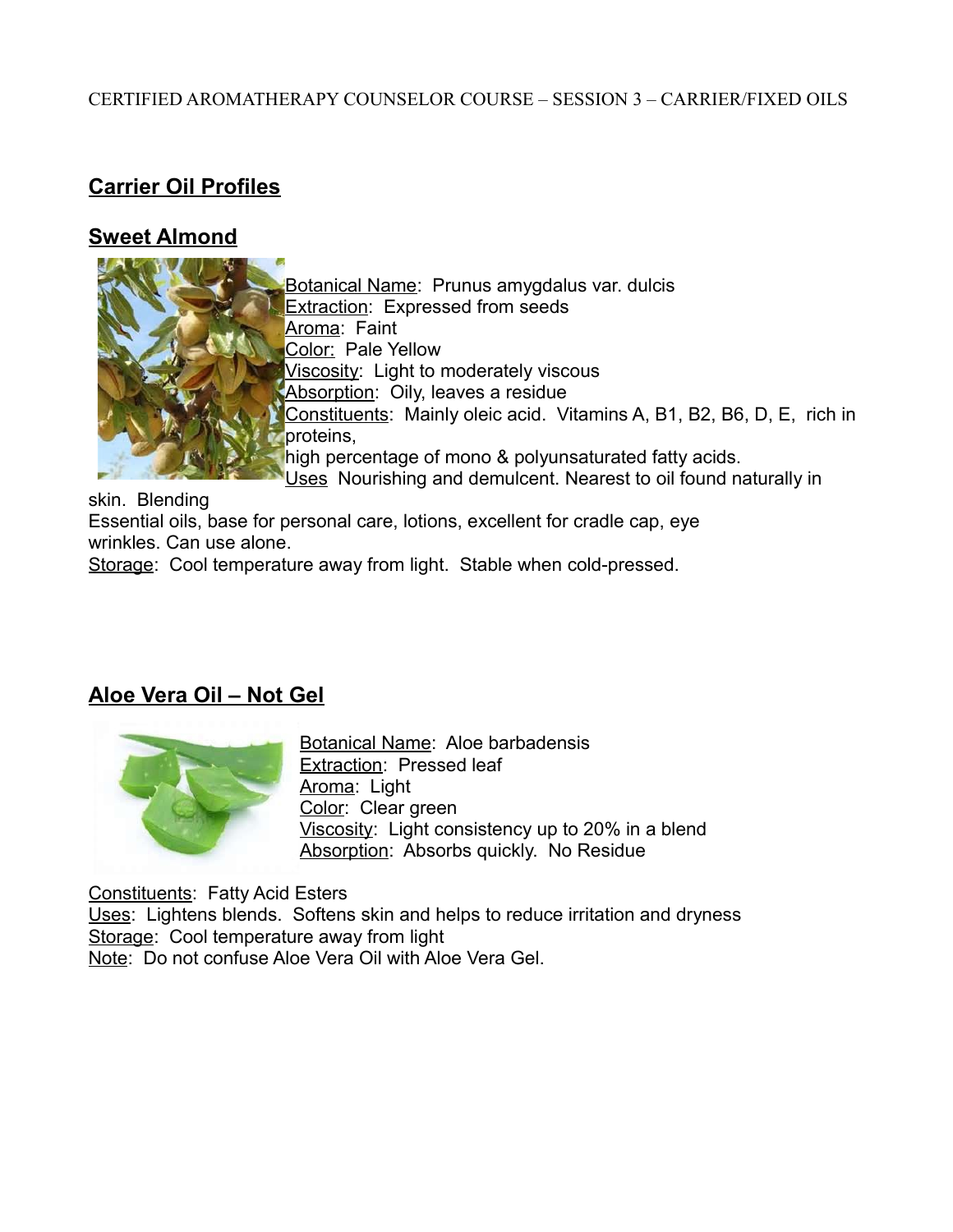## **Avocado Oil**



Botanical Name: Persea gratissima **Extraction: Expression of dried fruit** Aroma: Earthy and Green Color: Olive to Pale green – Bleached is clear Viscosity: Thick Absorption: Highly penetrating. Leaves a sheen on the skin. Constituents: High in oleic acid. High Vitamin content Uses: Excellent moisturizer, eczema. Use 25% of blend Storage: Keep cool. Refrigeration creates cloudiness but will clear at room temperature.

### **Apricot Oil**



Botanical Name: P. armeniaca or peach – Prunus persica **Extraction:** Expressed from kernel of apricot or peach Aroma: Odorless

Viscosity: Heavier than sweet almond

Absorption: Greasy but no residue

Constituents: High in polyunsaturated fatty acids making it unstable

Uses: In place of sweet almond oil. High vitamins and mineral content. Mainly A & C.

Tonic to skin and hair. Can use alone. Excellent for skin preparations.

Storage: Cool temperature. Keep away from light. Unstable for long periods.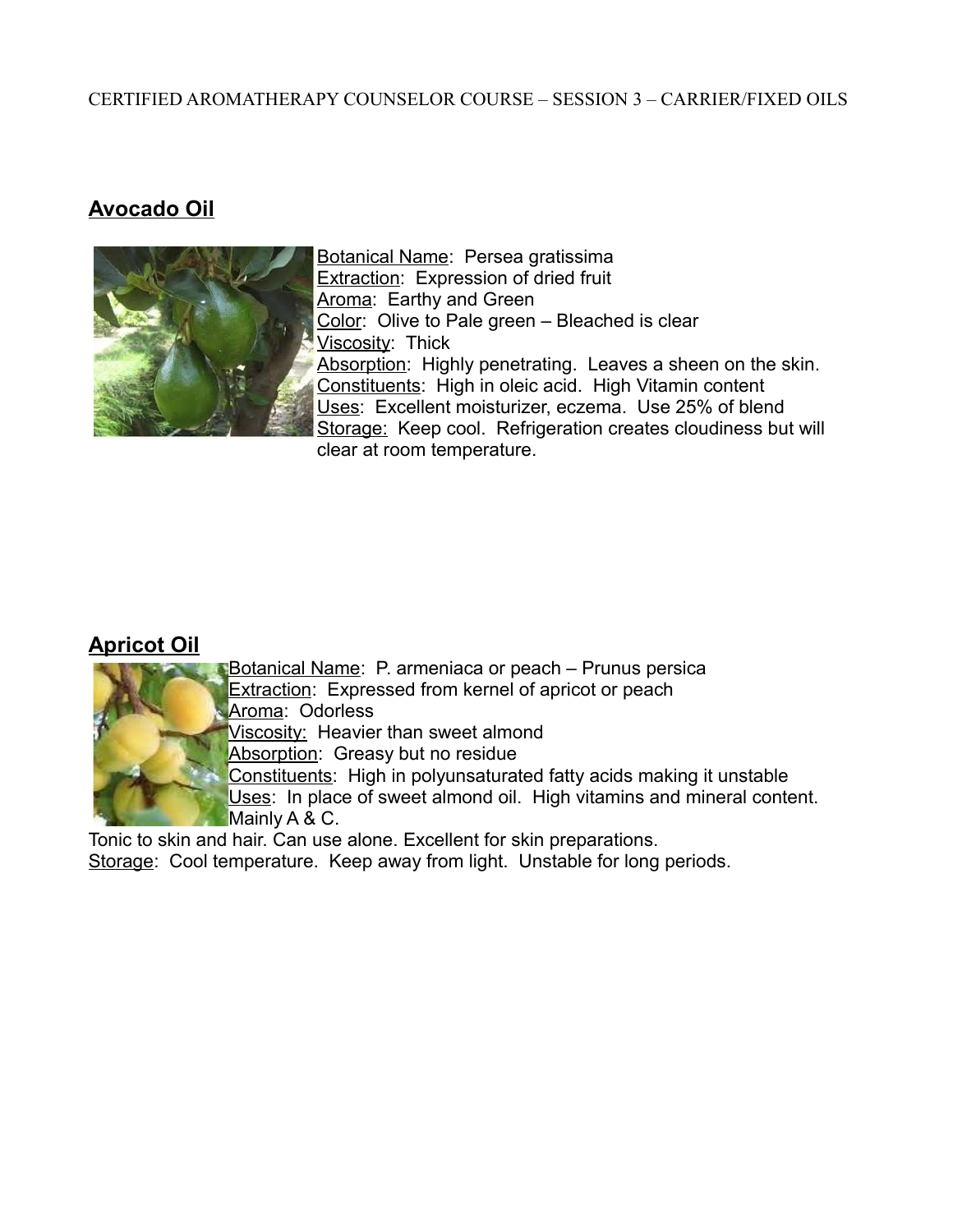### **Borage Oil**



Botanical Name: Borage officinalis Extraction: Pressed from seed. Aroma: Fatty note Color: Pale Yellow Viscosity: Thin and oily. Use 5% of blend Absorption: Rapid. No Residue. Constituents: High in EFA's and GLA's. Uses: Skin rejuvenation, cardio vascular, PMS, aging, dermatitis, eczema, psoriasis

Storage: Cool temperature. Away from light.

## **Camellia Oil**



Botanical Name: Camellia japonica **Extraction:** Fixed oil expressed from seeds. Aroma: None Viscosity: Light Absorption: Easily absorbed. No Residue. Use 25% of blend Uses: Nourishing to facial blends. Storage: Cool temperature away from light.

Note: Camellia oil has the ability to block ultraviolet light so it is wonderful to use before sunbathing. It is very nourishing to the scalp and hair when applied to damp hair. It provides excellent moisturizing properties when applied to the skin. Very mild making it wonderful for the eye area and as an after shave oil.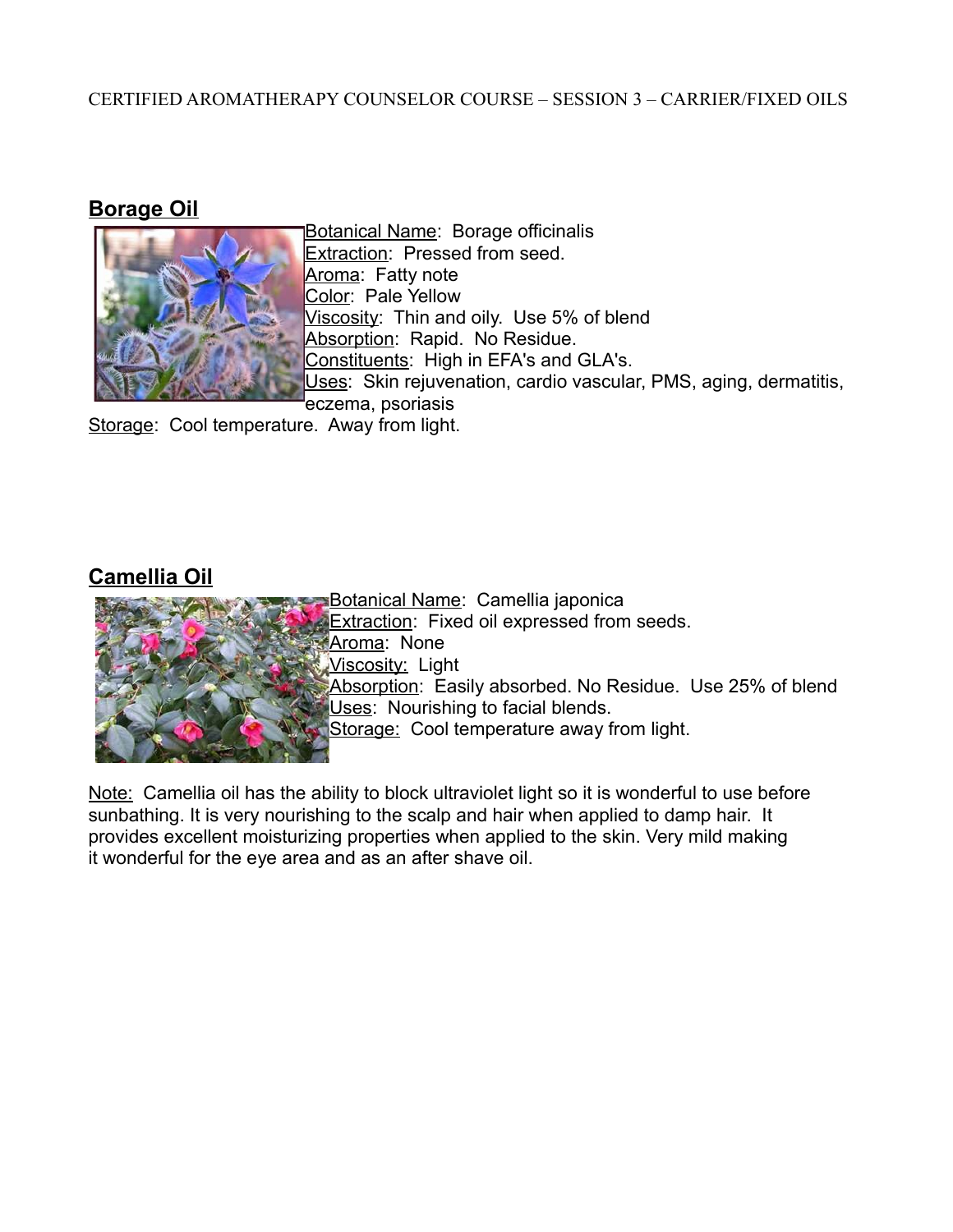#### **Coconut Oil**



Botanical Name: Cocos nucifera Extraction: From endosperm of coconut Aroma: Slightly nutty to none Color: White and waxy Viscosity: Thick and semi-solid. Melts with contact on the skin. Absorption: Greasy

Constituents: High in saturated fatty acids.

Uses: Great for a base in ointments and hair care products. Used in cold processed soap making due to it's ability to lather. Can be drying to skin. Food Grade is excellent for cooking. Many healthy benefits when used in place of less desirable fats. Storage: Rancid if exposed to air. Keep cool and away from light. Stays solid when cold. Fractionated coconut oil has been refined and has an indefinite shelf life and is easily absorbed. Many massage therapist are now using Fractionated coconut oil.

### **Evening Primrose Oil**



Botanical Name: Oenothera biennis Extraction: From seeds using low heat Aroma: Sweet Color: Yellow Viscosity: Moderately viscous.. Sticky 5-10% dilution Constituents: High in GLA. 5000 seeds per capsules. Rich in omega 6 fatty acids. Uses: Aging, sun damage, problem skin, wounds. PMS, menopause, breasts. Skin issues

acne, eczema, psoriasis. Soften and hydrate skin. Can be added to lotions & creams. Dry and mature skin. Not to be used for a carrier in Essential oil blends. Storage: Unstable. Store under 40 degrees in fridge.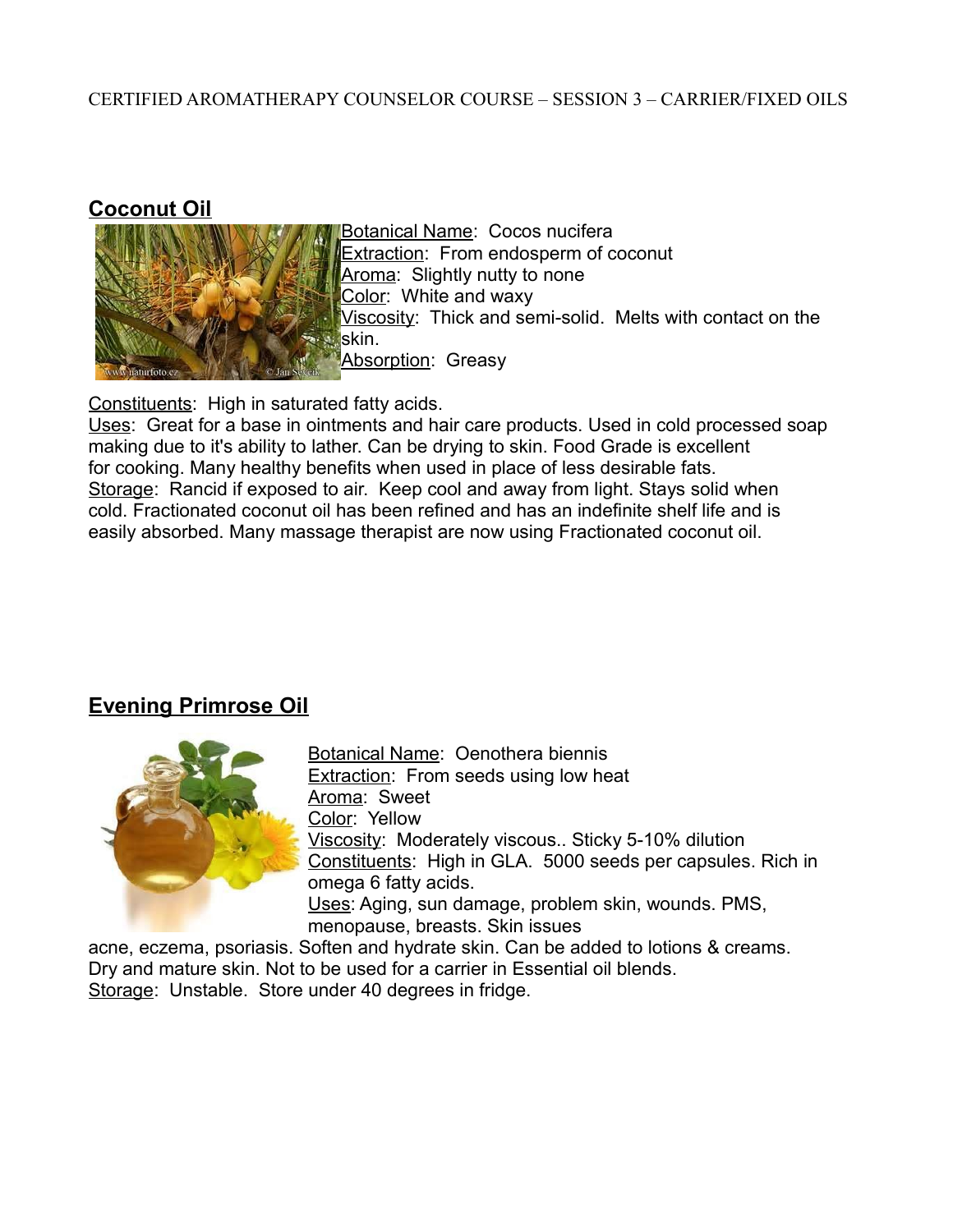#### **Grapeseed Oil**



Botanical Name: Vitus vinifera **Extraction:** by product of wine making solvent extracted Aroma: Light Color: Clear Viscosity: Very Light Absorption: Rapidly. Does leave an oily residue Constituents: +50% Vitamin F. Primarily polyunsaturated Uses: Oily skin, acne skin, massage blends, combination skin. Excellent oil for cooking. Can even out skin tone. Excellent for facial massage.

Storage: Stores up to 6 months if kept away from light and heat.

## **Hazelnut Oil**



Botanical Name: Corylus avellana Extraction: Cold pressed from nuts Aroma: Light and nutty Color: Clear to light brown Viscosity: Light Absorption: Rapidly. Constituents: Oleic acid, mono-unsaturated, vitamins, minerals, protein

Uses: Oily and combination skin, astringent properties, tones firms and tightens skin, strengthens capillaries, aids circulation, cell regeneration, blocks ultraviolet rays.

Storage: Keeps well when stored away from light and heat.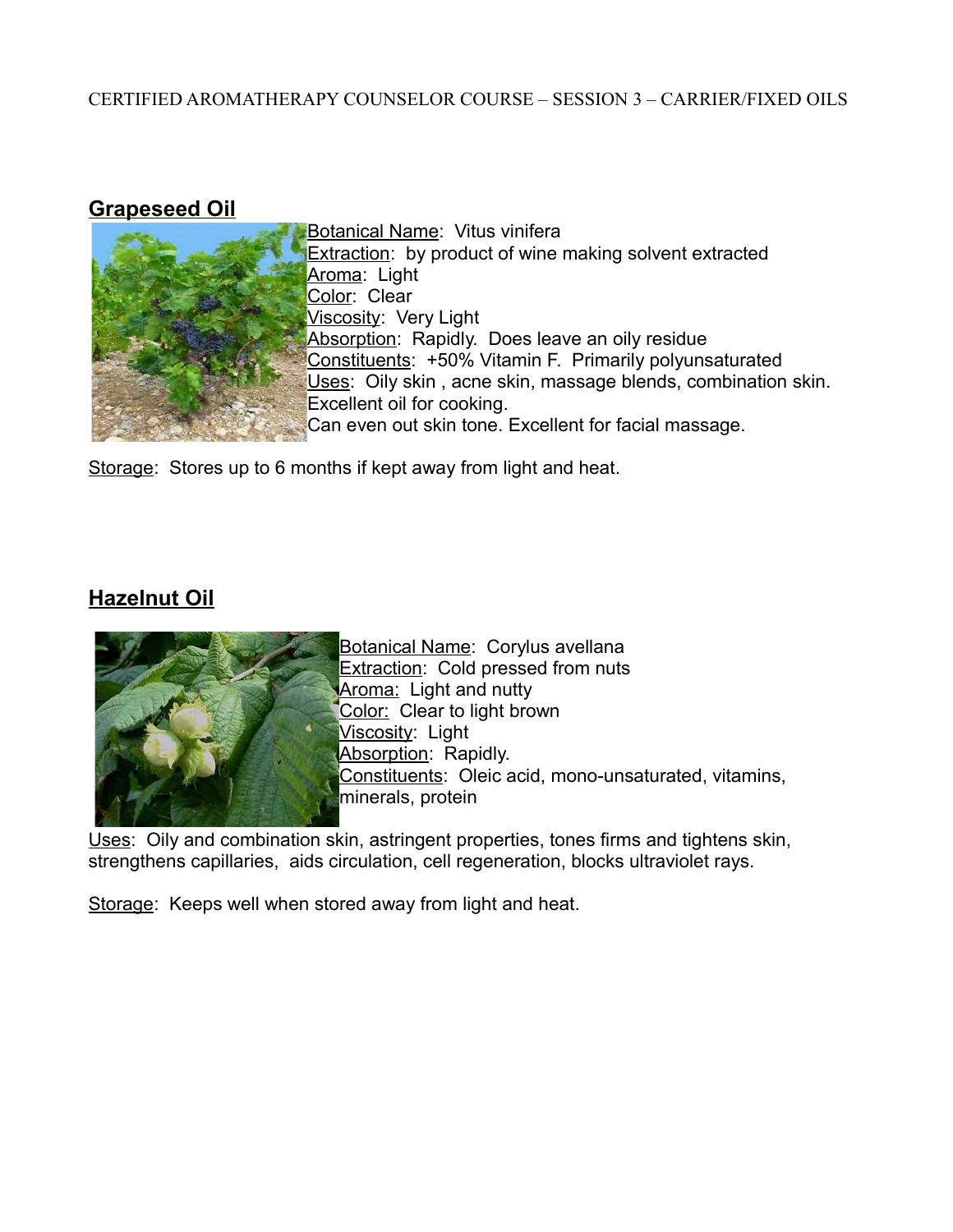**Jojoba Oil**



Botanical Name: Simmondsia chinensis **Extraction:** Pressed from seeds (Technically a liquid wax) Aroma: Light not over powering Color: Golden Yellow. Colorless has been bleached. Viscosity: Slightly thick. Absorbs rapidly. Non-irritant. Similar to human sebum. Does not clog pores and is non-allergenic. Absorption: Rapidly. Leaves barrier making it excellent for diaper rash. Non-greasy. Constituents: 70% fatty acids. No Glycerin. Contains protein and minerals. Waxy substance mimics collagen. Anti-

inflammatory, anti-bacterial. Does not contain triglycerides and will not turn rancid. Uses: All skin types. Eye oil. Diaper rash, rashes, hives, skin abrasions, anti-oxidant, protects from free radicals, it is said that bacteria and fungus cannot survive in the presence of jojoba oil. Control Mold and Mildew. Staple in any handcrafted blends or products. Go to Carrier oil.

Storage: Very stable. Does not go rancid. Extended shelf life. Becomes solid at 46 degrees

### **Kukui Nut Oil**



Botanical Name: Aleurites moluccana

Extraction: Expressed from nut. Hawaiian

Aroma: Slight

Color: Pale amber to clear

Viscosity: Very light

Absorption: Rapidly. No greasy feel. Use up to 50% in a blend Constituents: High in polyunsaturated fats. Vitamin A & E. Uses: Prevents moisture loss, eczema, psoriasis, acne. Skin

restorer and revitalizes. Excellent for damaged dry hair. Add it last after the heat portion of

handcrafted skin lotions and creams. Great for massage oils. Good for dandruff and dry scalp. Skin softening when added to bath water.

Storage: Will keep up to 2 years if stored below 68 degrees and away from sun & light.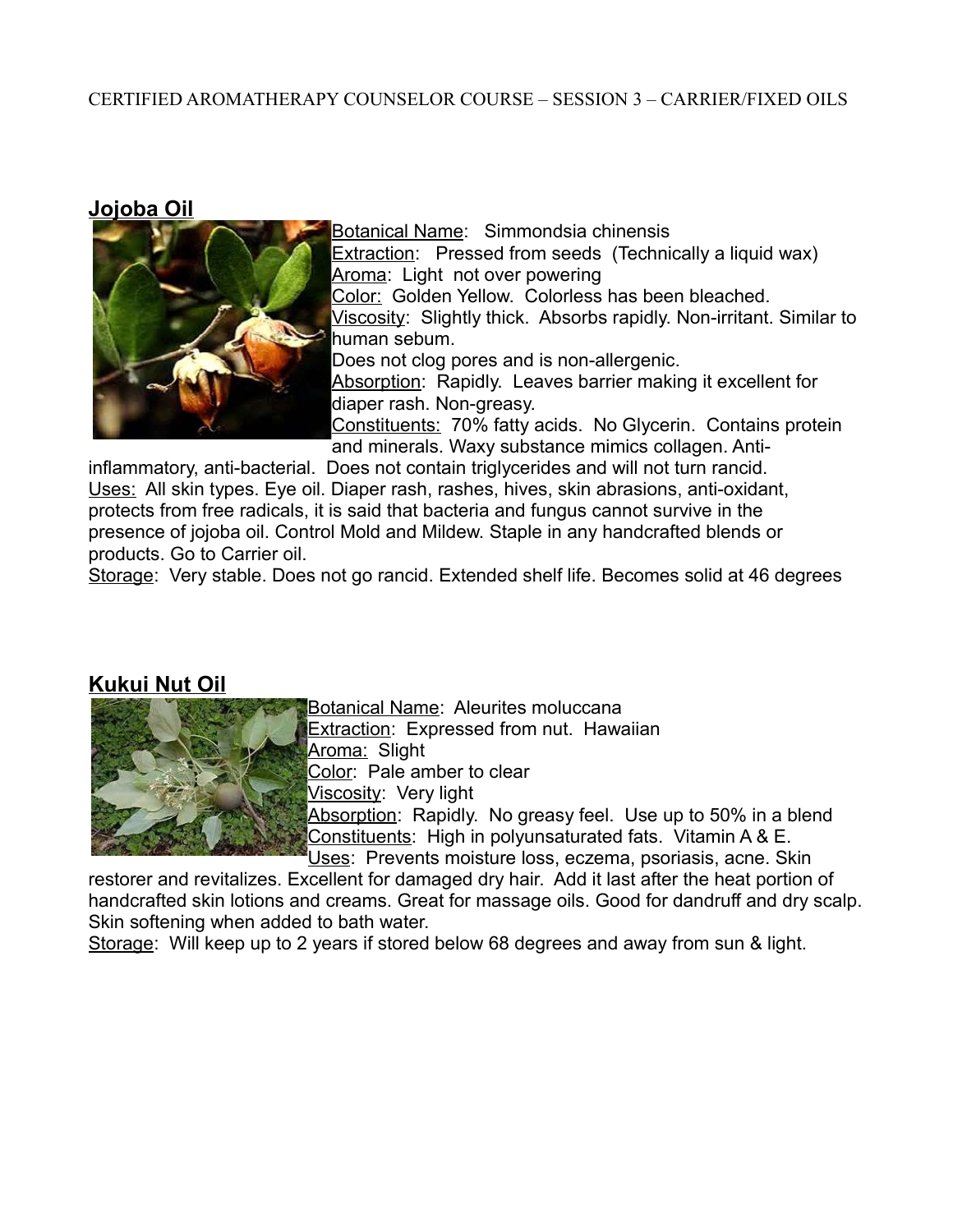#### **Macadamia Oil**



Botanical Name: Macadamia tetraphylla Extraction: Expressed from nut. Australia Aroma: Medicinal Color: Straw Viscosity: Thick Absorption: Slow. Oily residue. 5-10% of blend Constituents: Mono-unsaturated – 16-25% palmitoleic acid. Uses: Body oils, massage oils, softens and restores luster to skin, dry and mature skin,

Strengthens skin, anti-inflammatory, dull coarse hair, helps with wrinkles and fine lines, protects skin from sun damage, wounds, scars, skin problems. Lowers cholesterol. Antioxidant against free radicals.

Storage: Stable with a 2 year shelf life kept away from heat and sunlight.

## **Olive Oil**



Botanical Name: Oleo europaea Extraction: Expressed from ripe fruit Aroma: Dominant olive Color: Pale Yellow to greenish Viscosity: Thick. 10% dilution in a blend Absorption: Very greasy and heavy Constituents: Glycocides, unsaturated fatty acids. Uses: Soothing to skin, rough dry patches, ointments, herbal massage, infused oils, inflammation, arthritis, healing to dry

skin. Too heavy and greasy to be used as the main oil in a massage blend. The aroma can overpower other scents in the blend.

Storage: Very stable for up to 1 year otherwise store refrigerated. Pure unadulterated Olive oil will become solid after a few days, it will return to liquid if left at room temperature.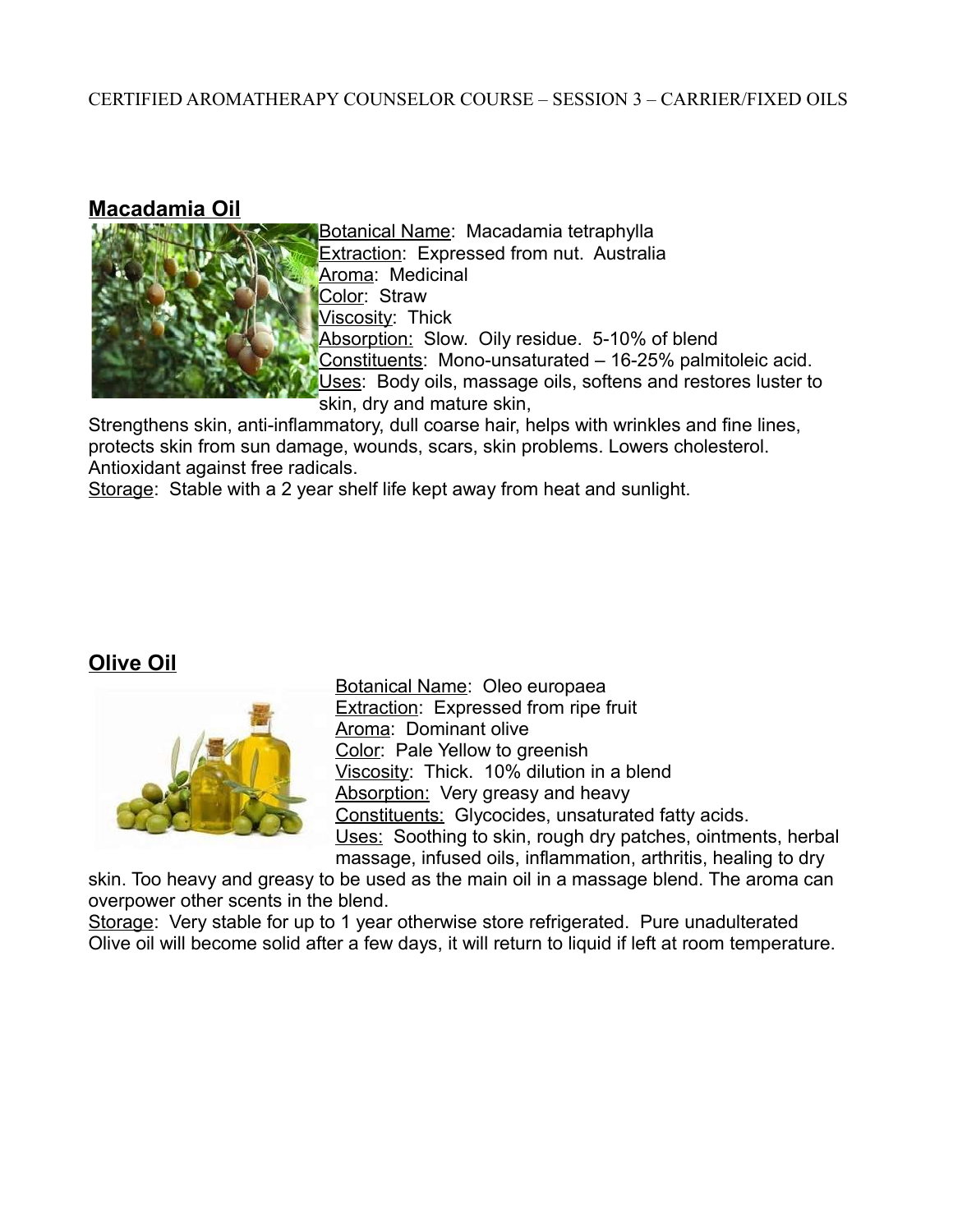### **Rosehip Seed Oil**



Botanical Name: Rosa Rubiginosa (Rosa Mosqueta) **Extraction: Solvent from rosehip seeds** Aroma: Woodsy Color: Clear to reddish brown Viscosity: Thin. No residue Absorption: Readily. 10 – 20% in a blend Constituents: High in GLA and Vitamin C, linoleic & linolenic acid. Uses: Stretch marks, regenerates skin, scars, burns, tissue regeneration, radiation treatments, UV damage, dry hair, age spots, hyper-pigmentation, age spots, wrinkles, anti-aging, can

be used straight as a moisturizer, added to creams and lotions, facial oils, massage oils, sensitive skin, prevents skin damage, heals damaged skin, nails, crows feet, eye area. Excellent when combined with essential oils for facial moisturizing serum oils. Storage: Unstable is left out, best stored refrigerated.

## **Sesame Seed**



Botanical Name: Sesamum indicum Extraction: Expression of the ripe seeds Aroma: Sesame aroma Color: Pale Yellow Viscosity: Similar to sweet almond Absorption: Easily leaves an oily film Constituents: High in oleic & linoleic acid, lecithin and high in Vitamin E

Uses: Cell regeneration, dry skin, eczema, psoriasis, rheumatism, natural skin cleanser, antioxidant, anti-bacterial, head lice, natural UV protector, burns, dandruff, radiation treatment, joints, cuts, large pores, tightening facial skin, improves circulation, repairs damaged skin, helps detoxify skin, fine lines, wrinkles, acne, skin eruptions, diaperrash, athlete's foot, anti-viral.

Storage: Contains natural preservative known as sesmoline. Cool storage away from heat and light.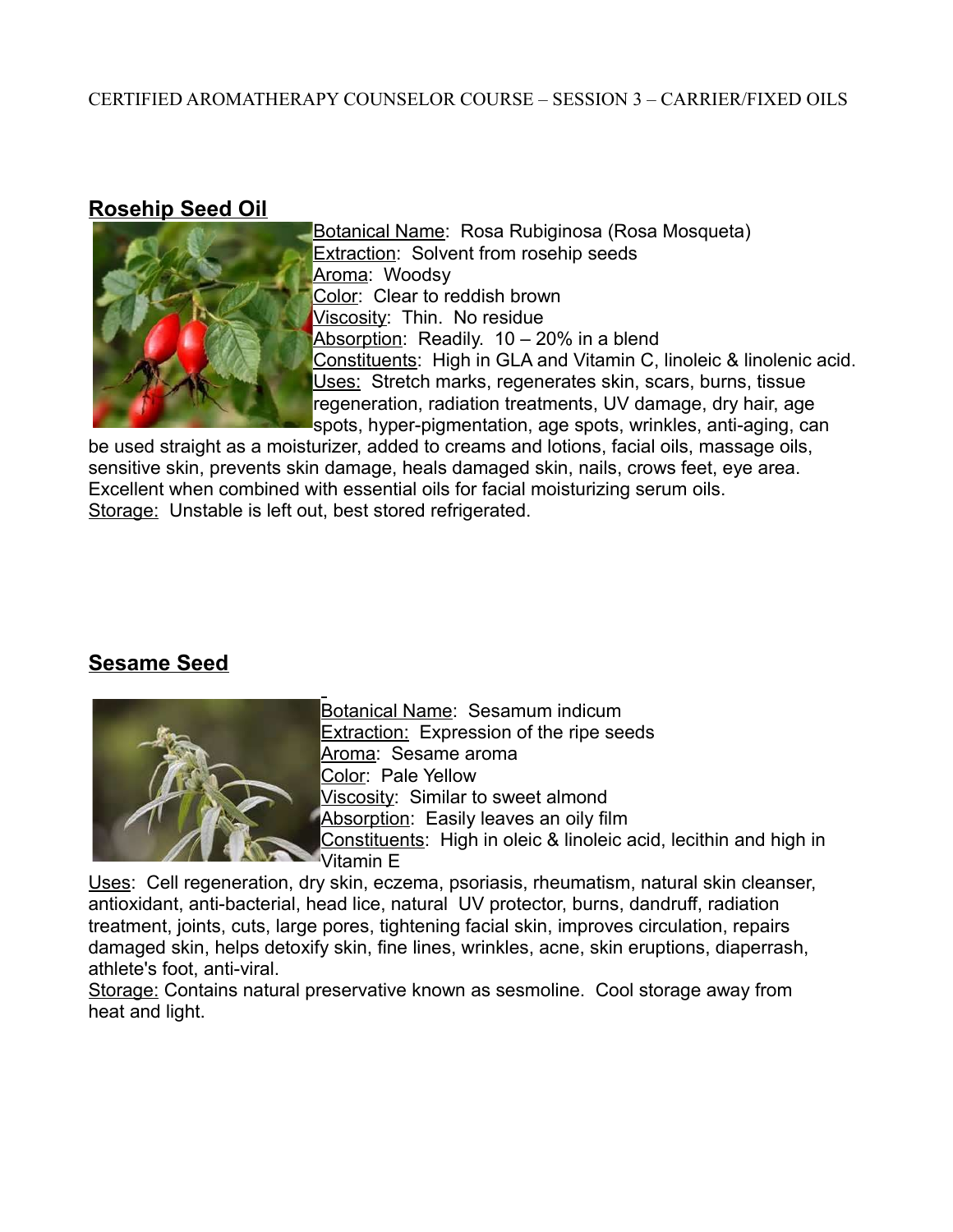### **Sunflower Oil**



Botanical Name: Helianthus annuus Extraction: Expressed from seeds. Aroma: Slight Color: Pale Yellow Viscosity: Light Absorption: Readily Constituents: High in linoleic acid, vitamins A, B, D, E Uses: External ulcers, hemorrhoids, leg ulcers, dermatitis, bruises, all skin types, eczema, anti-oxidant, UVA protector, scars, wrinkles, stretch marks, babies skin, premature aging, acne prone, inflamed, dry damaged skin, emollient, used by adding to other carrier oils.

Storage: Cool temperature under 40 degrees away from light and heat. Shelf life 1 year.

### **Wheatgerm Oil**



Botanical Name: Titicum aestivum **Extraction:** Expression or solvent from embryos of wheat Color: Orange to Yellow Viscosity: Thick and heavy Absorption: Slow. 2-3% of blend Constituents: Valuable source of Vitamin E & A Uses: Cell regeneration, dry skin, keeps skin soft & supple, speeds **EXPEDITE:** healing of cuts & wounds, prevents or reduces scar tissue, antioxidant, eczema, psoriasis, aging skin, stretch marks, dull

complexions, sunburns, burns, nourishing to the hair, circulation. Storage: Contains it's own antioxidants of E & A. Cool place away from light Cautions: Avoid with individuals with Celiac disease or wheat sensitivities.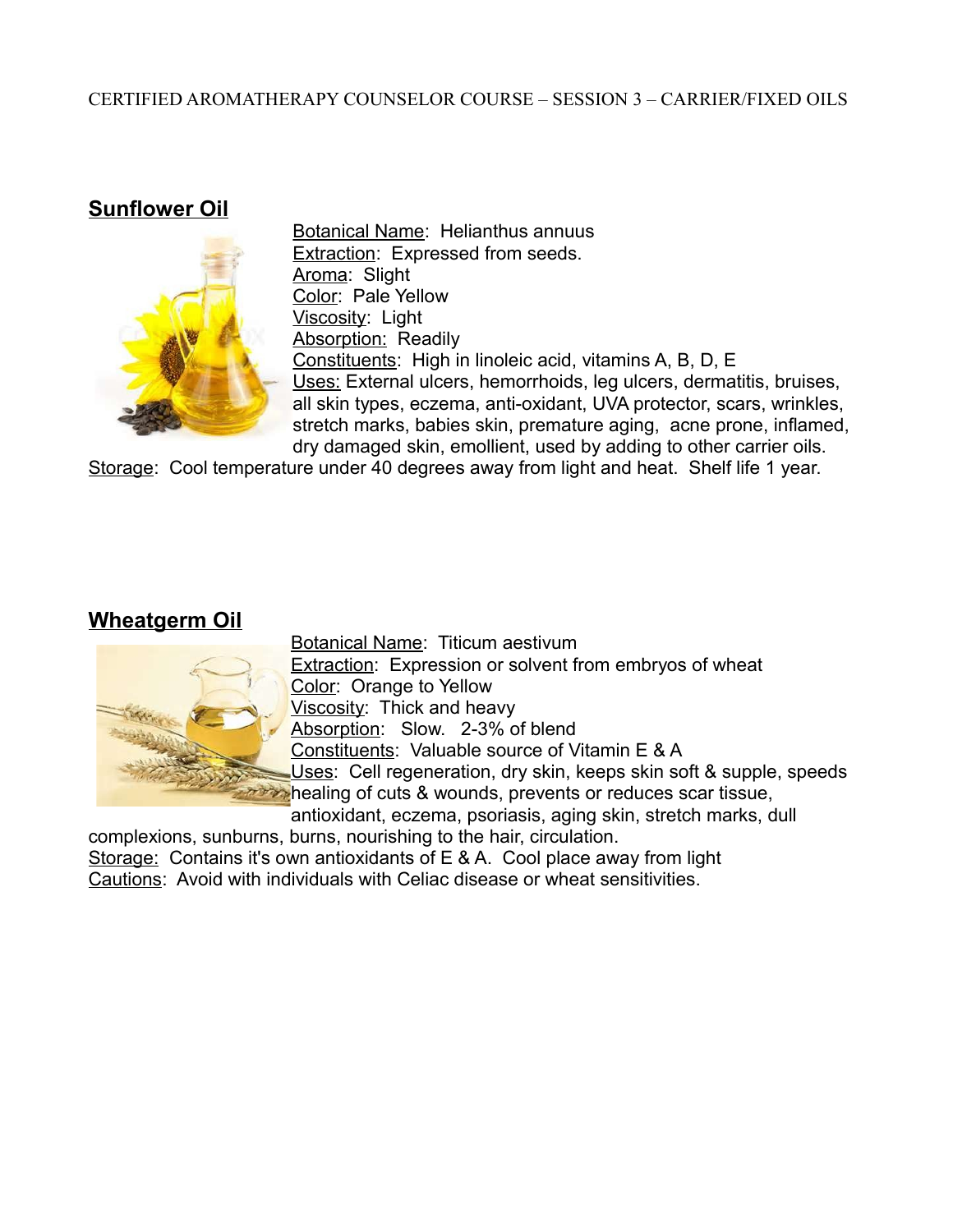## **Assignment/Experiment**

Choose 2 Carrier oils for a massage blend, either body or face. Choose essential oils based on what you have learned so far. Ask a friend or family member to be you subject. Take notes of the amount of carrier oil and essential oils used. Remember that Essential oils are used at a 3% dilution rate when making a message blend. Note the aroma and feel of your blend. Is it slightly greasy or not, does it absorb well. What are the results 30 minutes after application. You can use this as a facial massage or just apply it to the hands and feet. Make sure when creating this blend to determine any allergies to your carrier oils and be sure to patch test your Essential oils. Most of all enjoy the experience, take your time and have fun.

### **Important Note To Remember**

Essential oils can by far out last carrier oils due to the fatty acid content in carrier oils. When you look at the carrier oils be sure to choose your carrier based on length of time you will be keeping it and using it. If it is a massage blend to be used withing a short period of time you can then use more unstable carrier oils.

When blending a carrier oil with an Essential oil other than for immediate massage purposes, I would suggest using a more stable carrier oil. You don't want the carrier to become rancid after mixing precious essential oils in it. Since some carrier oils can go rancid, I highly recommend blending your essential oils and storing them in a 15 ml. Bottle. Label them and keep track of the essential oils used and the amount. This way you have your blend ready to mix with a carrier when needed, avoiding the risk of the carrier becoming rancid. It is recommended to add 10-15 drops essential oils per 2 Tablespoons carrier oil. Bath oil blends are 10 drops to 1 Tablespoon.

Before you begin creating blends for others it is important to know if there are any known allergies to nuts or wheat, medical conditions or if the individual is using homeopathic remedies. All of these will determine which essential oil and carrier oil to use in your blend. Be aware of contact dermatitis, this can be caused by a compound in an essential oil, it may occur on first application or it may not show up for several hours or days. Although rare, some individuals can develop a sensitization to an essential oil. This is usually due to repeated prolonged use of a single oil. The results are: wheezing, itching, swelling, rash.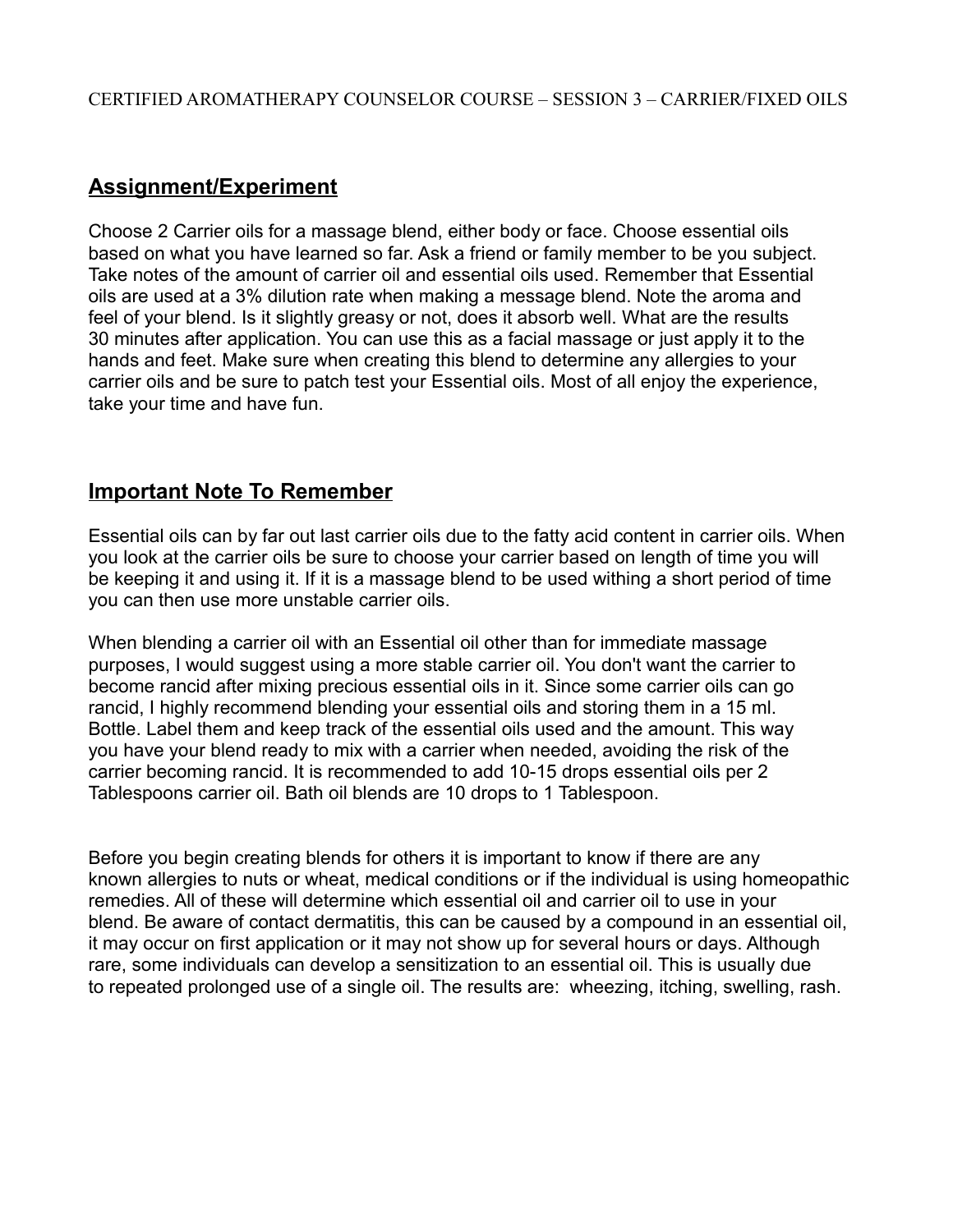## **Added Essential Oil Information**

Below you will find several lists of Essential Oils to avoid in certain situations.

#### **Avoid with Homeopathic Remedies**

- Black Pepper
- Cajeput
- Camphor
- Cinnamon
- Clove bud & leaf Eucalyptus
- Peppermint
- Rosemary
- Spearmint

#### **Produce a Narcotic Effect**

- Anise
- Wormwood
- Clary Sage
- Hyssop
- Mugwort
- Nutmeg
- Parsley
- Pennyroyal
- Thuja

#### **Avoid longer than 4 weeks**

- Black Pepper
- V. Cedarwood
- Juniper
- Parsley
- Sandalwood
- Terpentine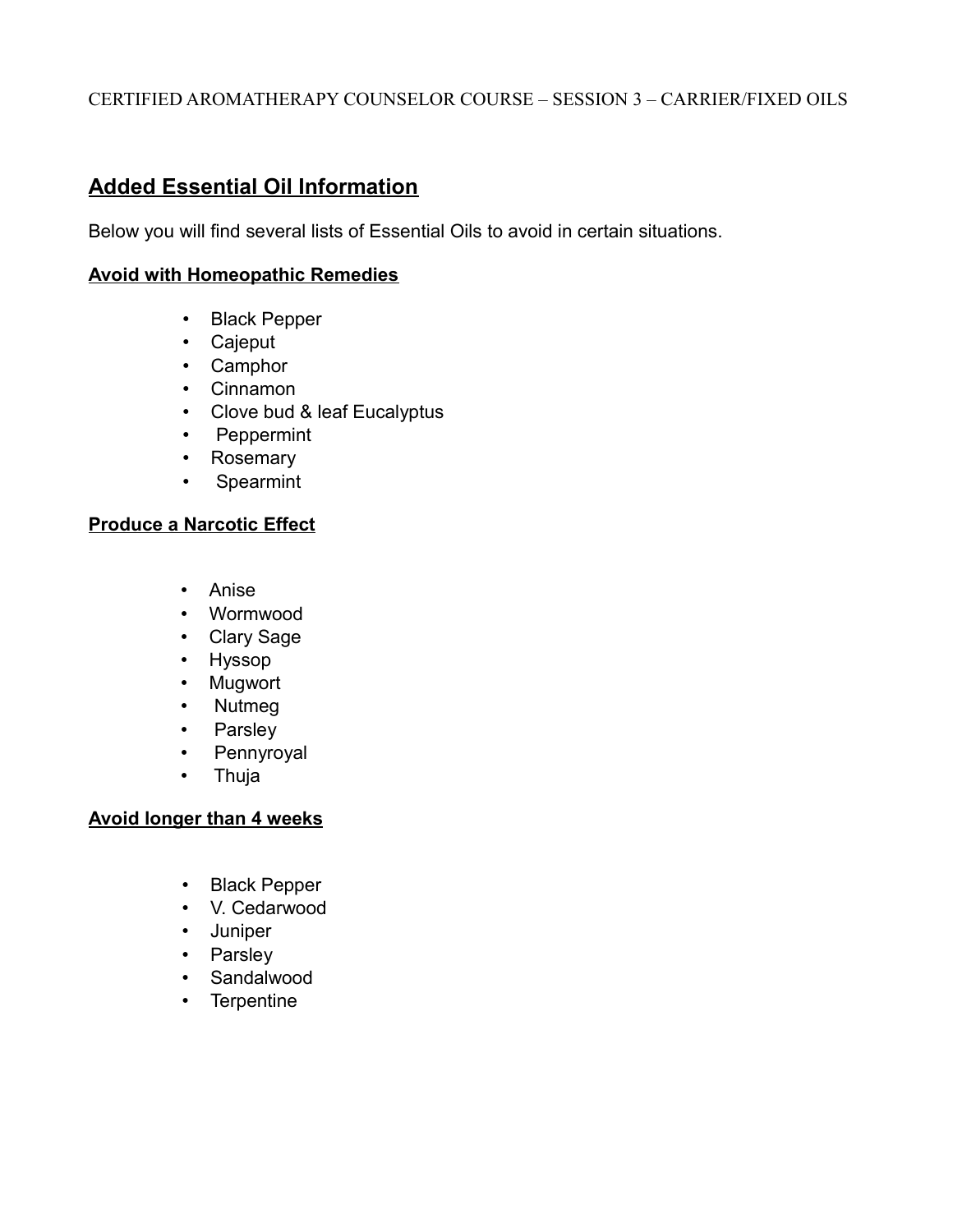# **AVOID WITH PREGNANCY**

| <b>BAY</b>                | <b>YLANG YLANG</b>       | <b>WINTERGREEN</b>         |
|---------------------------|--------------------------|----------------------------|
| <b>CAMPHOR</b>            | <b>ANISE</b>             | <b>BASIL</b>               |
| CHAMOMILE 1 <sup>st</sup> | <b>BIRCH</b>             | <b>BLACK PEPPER</b>        |
| <b>CLARY SAGE</b>         | <b>CEDARWOOD</b>         | <b>CELERY</b>              |
| <b>ELECAMPANE</b>         | <b>CINNAMON</b>          | <b>CITRONELLA</b>          |
| <b>GARLIC</b>             | <b>CLOVE</b>             | <b>CYPRESS</b>             |
| <b>HYSSOP</b>             | ELEMI                    | <b>FENNEL</b>              |
| <b>GINGER</b>             | <b>GERANIUM 1st</b>      | <b>LEMON BALM</b>          |
| <b>MYRRH</b>              | <b>IMOMORTELLE</b>       | <b>JUNIPER</b>             |
| <b>PARSLEY SEED</b>       | <b>MARJORAM</b>          | <b>OREGANO</b>             |
| <b>PINE</b>               | <b>NUTMEG</b>            | PEPPERMINT 1 <sup>st</sup> |
| <b>RUE</b>                | ROSEMARY 1 <sup>st</sup> | <b>PENNYROYAL</b>          |
| <b>TANSY</b>              | ROSE 1 <sup>st</sup>     | <b>SASSAFRAS</b>           |
| <b>SAGE</b>               | <b>THYME</b>             | <b>TEA TREE</b>            |
| <b>MUGWORT</b>            | <b>WORMWOOD</b>          | <b>THUJA</b>               |

**1 1 st Denotes 1st trimester of pregnancy.**